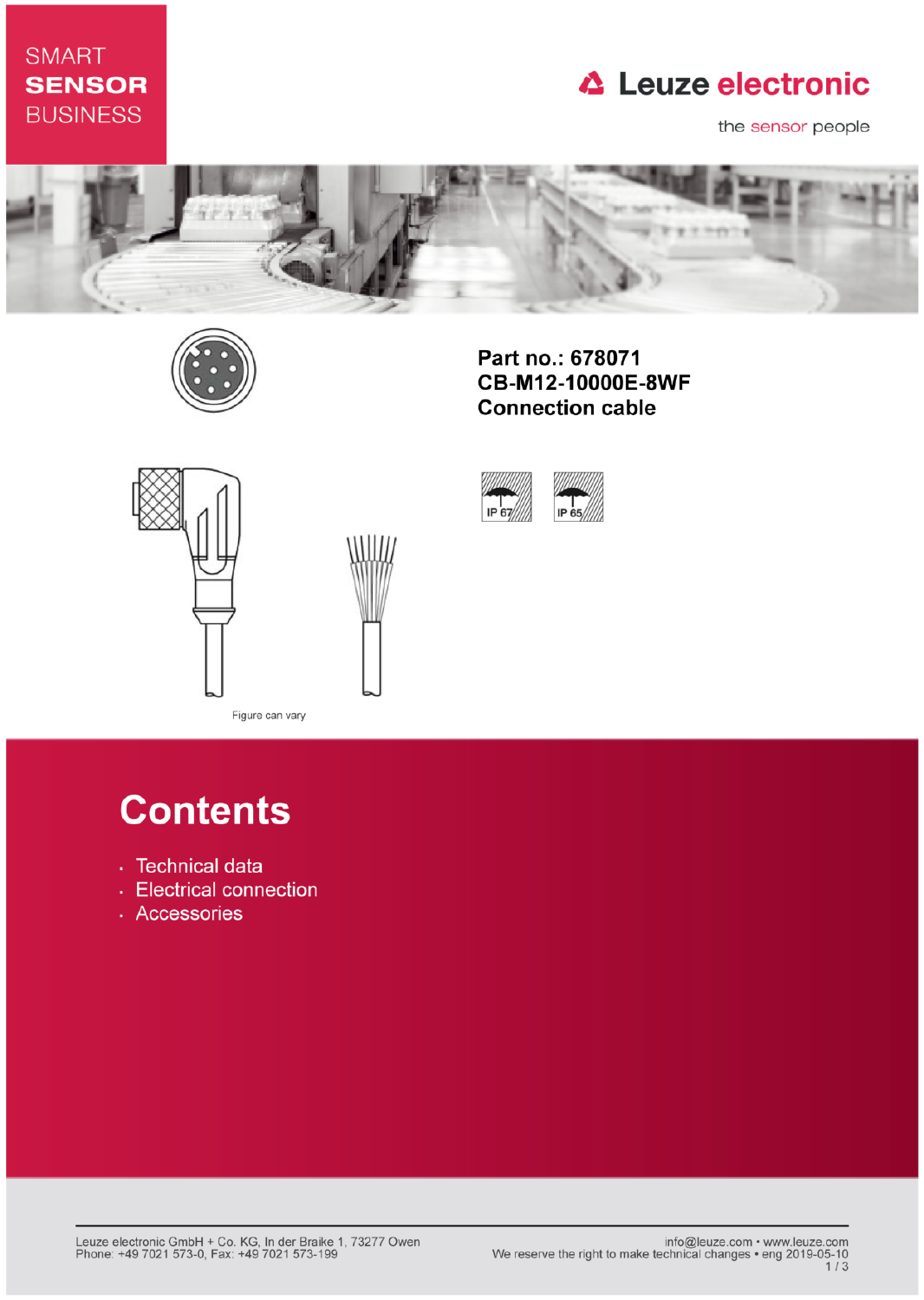### Part no.: 678071 – CB-M12-10000E-8WF – Connection cable

#### **Technical data**

| <b>Electrical data</b>            |                                                                                                                                                                                                                            |
|-----------------------------------|----------------------------------------------------------------------------------------------------------------------------------------------------------------------------------------------------------------------------|
| Insulation grade                  | Category 1                                                                                                                                                                                                                 |
| Insulation grade                  | IEC 60644-1                                                                                                                                                                                                                |
| Performance data                  |                                                                                                                                                                                                                            |
| Operating voltage                 | 30 V AC/DC                                                                                                                                                                                                                 |
|                                   |                                                                                                                                                                                                                            |
| <b>Connection</b>                 |                                                                                                                                                                                                                            |
| <b>Connection 1</b>               |                                                                                                                                                                                                                            |
| Type of connection                | Connector                                                                                                                                                                                                                  |
| Thread size                       | M <sub>12</sub>                                                                                                                                                                                                            |
| <b>Type</b>                       | Female                                                                                                                                                                                                                     |
| Handle body material              | <b>PUR</b>                                                                                                                                                                                                                 |
| No. of pins                       | 8-pin                                                                                                                                                                                                                      |
| Encoding                          | A-coded                                                                                                                                                                                                                    |
| Design                            | Angled                                                                                                                                                                                                                     |
| Operating current per contact     | 2A                                                                                                                                                                                                                         |
| Lock                              | Screw fitting, nickel-plated diecast zinc, recommended torque 0.6<br>Nm, self-locking                                                                                                                                      |
| <b>Connection 2</b>               |                                                                                                                                                                                                                            |
| Type of connection                | Open end                                                                                                                                                                                                                   |
| <b>Cable properties</b>           |                                                                                                                                                                                                                            |
| Number of conductors              | 8 Piece(s)                                                                                                                                                                                                                 |
| Wire cross section                | $0.25$ mm <sup>2</sup>                                                                                                                                                                                                     |
| <b>AWG</b>                        | 24                                                                                                                                                                                                                         |
| Sheathing color                   | <b>Black</b>                                                                                                                                                                                                               |
| Shielded                          | Yes                                                                                                                                                                                                                        |
| Silicone-free                     | Yes                                                                                                                                                                                                                        |
| Cable design                      | Connection cable (open on one end)                                                                                                                                                                                         |
| Cable diameter (external)         | 6.6 mm                                                                                                                                                                                                                     |
| Cable length                      | 10,000 mm                                                                                                                                                                                                                  |
| Sheathing material                | <b>PUR</b>                                                                                                                                                                                                                 |
| Wire insulation                   | PP                                                                                                                                                                                                                         |
| Traverse rate                     | Max. 3.3 m/s with horiz. traverse path of 5m and and max. accelera-<br>tion of 5m/s <sup>2</sup>                                                                                                                           |
| Suitability for drag chains       | Yes                                                                                                                                                                                                                        |
| Properties of the outer sheathing | Free of CFC, cadmium, silicone, halogen and lead, matt, low-<br>adhesion, abrasion-resistant, easily machine-processable                                                                                                   |
| Resistance of the outer sheathing | Hydrolysis and microbe resistant, good oil, gasoline and chemical<br>resistance in accordance with VDE 0472 part 803 test B, flame re-<br>tardant in accordance with UL 1581 VW1 / CSA FT1 / IEC 60332-1,<br>IEC 60332-2-2 |
| Torsion suitability               | ±30° / m (max. 2 mio. cycles with 35 cycles / min)                                                                                                                                                                         |

| <b>Mechanical data</b>                  |                          |
|-----------------------------------------|--------------------------|
| Width across flats                      | $13 \text{ mm}$          |
| Bending cycles                          | 2,000,000 Piece(s)       |
| Bending radius, flexible laying, min.   | Min. 10 x cable diameter |
| Bending radius, stationary laying, min. | Min. 10 x cable diameter |

*Environmental data*